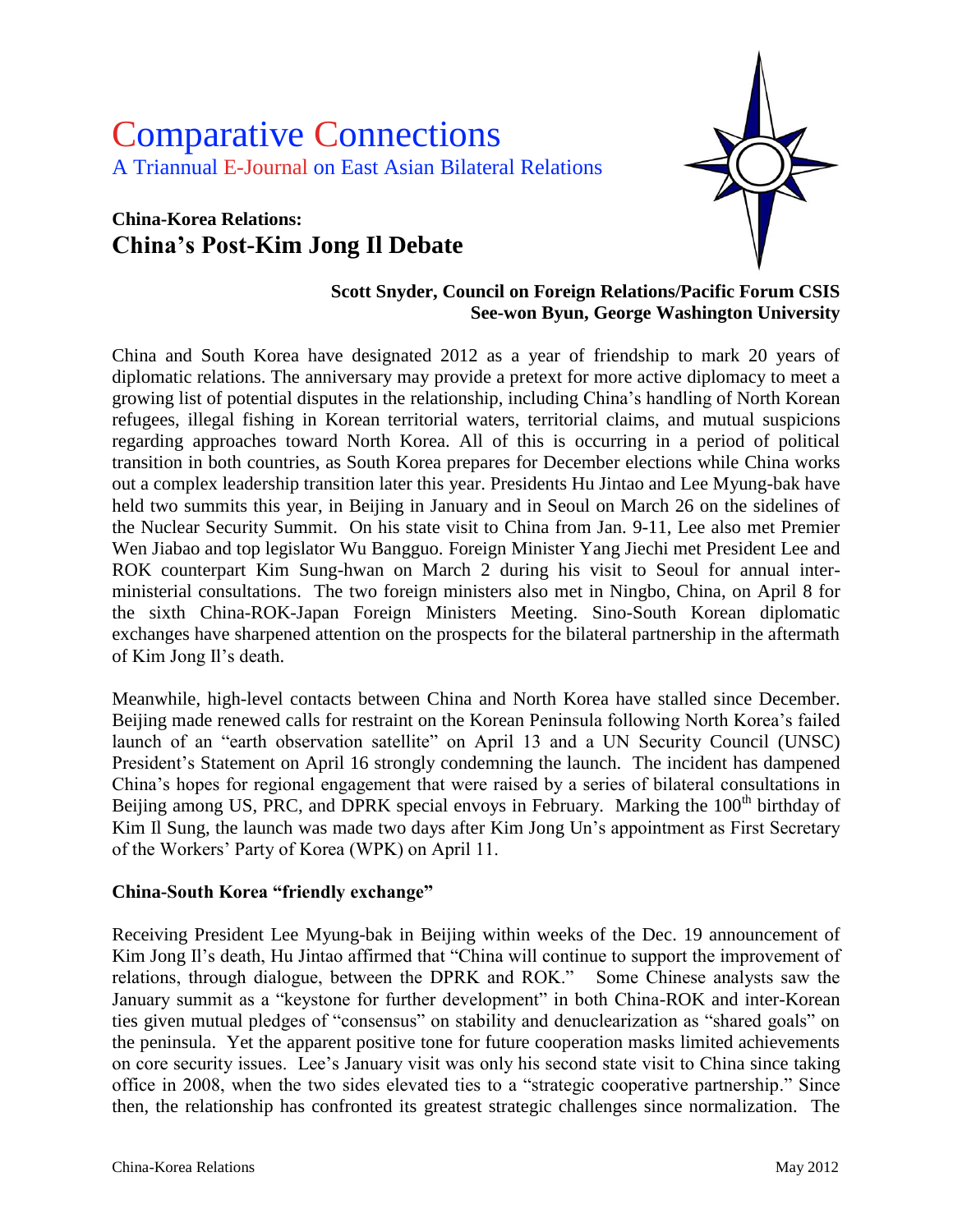January summit produced a nine-point statement largely reiterating the comprehensive goals that Hu and Lee established in 2008.

Two longstanding contentious issues that have re-emerged at the center of recent diplomatic strains include territorial-related clashes in the Yellow Sea and China's handling of North Korean refugees as "illegal economic immigrants." Lee's visit to Beijing in January came amidst public outrage in South Korea over Beijing's "unapologetic" response to the killing of a ROK Coast Guard officer in a clash with Chinese fishermen suspected of illegal fishing in the Yellow Sea in December. The stabbing death of the officer who had detained Chinese fisherman on Dec. 12, 2011, drew attention to the growing number of Chinese vessels entering South Korean waters and the inadequacy of Korean enforcement measures, which has become more complicated with the introduction of tactics and technology developed to thwart enforcement efforts by the Korean Coast Guard.

The stabbing sparked violent demonstrations near the Chinese Embassy in Seoul and a retaliatory incident involving a metal ball that hit the South Korean Embassy in Beijing. As a result, Seoul has pledged to redouble availability of resources and arms for the Korean Coast Guard to increase the effectiveness of its enforcement work against Chinese fishermen. Measures include a planned increase in the number of high-speed ships patrolling the Yellow Sea from 18 to 27, the use Special Forces to detain Chinese fishermen found in South Korean waters, and consultations with Beijing to strengthen curbs on illegal fishing. Although the management of such issues was raised on the summit agenda, the PRC Foreign Ministry on April 19 rejected South Korea's "unilateral application of the EEZ law" after the Incheon District Court issued the Chinese captain a 30-year prison sentence and a 20 million won (\$17,738) fine. The ROK Ministry for Food, Agriculture, Forestry and Fisheries filed a protest to the consul general of the PRC Embassy in Seoul in another Yellow Sea incident on April 30 that injured four ROK Coast Guard officials.

There is also a latent territorial issue between China and Korea that could flare up, over Ieo-do, an uninhabited rock formation in the Yellow Sea that lies in an overlapping area of the EEZs of both countries. South Korea has built an ocean and weather research station on the rock, which China protested in 2006. Although South Korea has claimed that Ieo-do is not disputed territory since it is a submerged rock, China has continued to protest Korean activity in and around the rock, including efforts to retrieve a Korean bulk carrier that sunk nearby. Meanwhile, China's National Marine Data and Information Service classified Ieo-do a "Chinese territory" on its website. While Ieo-do is no Tok-do, it does present the leading edge of a dispute that could be inflamed by nationalism on both sides.

China's handing of DPRK refugees is a second issue that has captured public attention in South Korea and has escalated into a diplomatic confrontation. Reports of Beijing's detention and planned repatriation of 30 refugees in February led to weeks of public protests in Seoul and public calls from President Lee urging China to follow "international norms." After the breakdown of low-key talks with Beijing, the ROK Foreign Ministry on Feb. 21 announced plans to seek support from the UN Human Rights Council. The PRC Foreign Ministry spokesperson responded by criticizing the Korean media's tendency to "emotionally play up and politicize" the issue. When the issue was raised in talks between the two foreign ministers on March 2 in Seoul,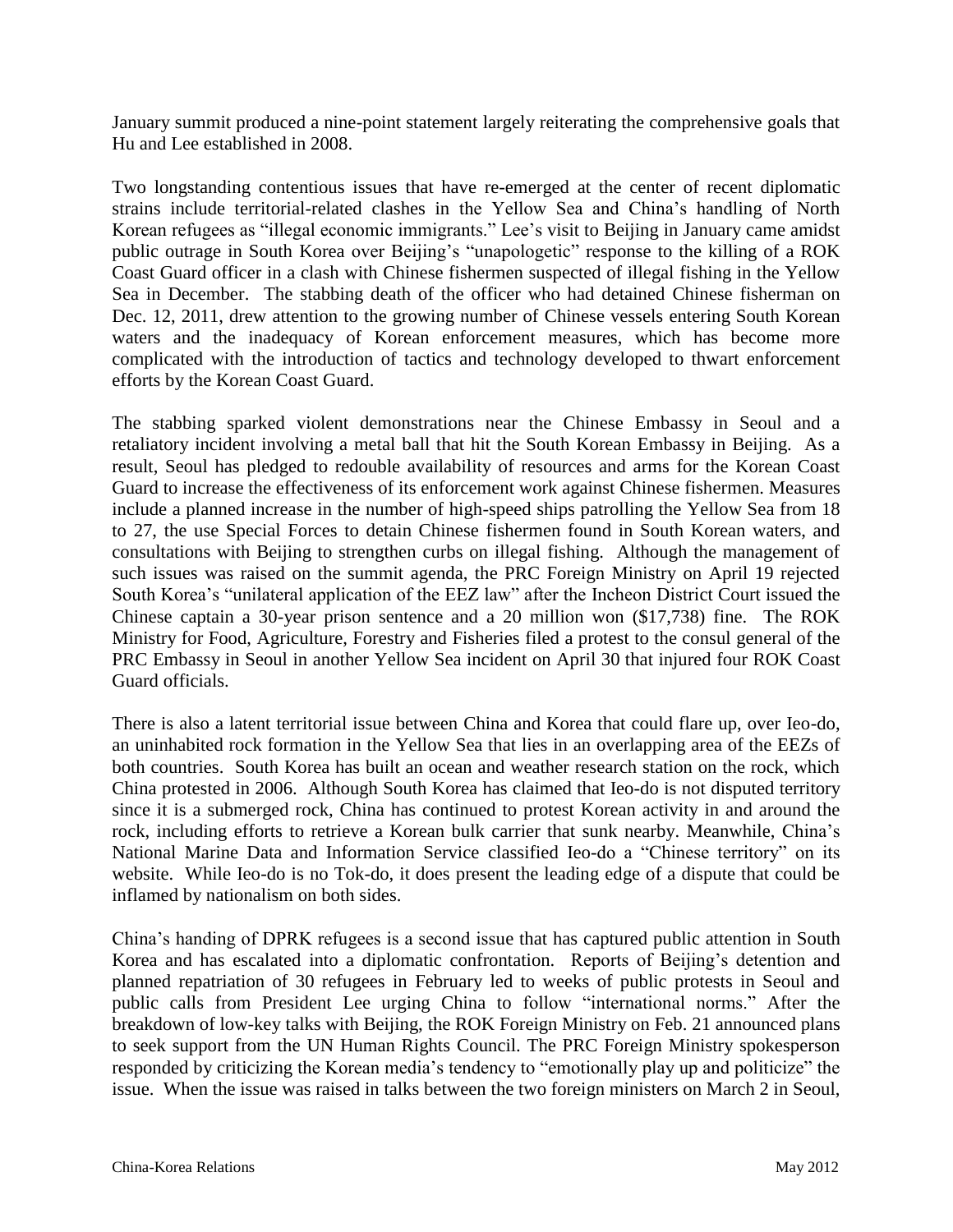Foreign Minister Yang Jiechi expressed hopes that Seoul would "take seriously" China's position. Activists in South Korea have claimed that Pyongyang has toughened its punishment of defectors as Kim Jong Un seeks to assert control as new leader.

The South Korean media described the mood surrounding both Hu-Lee summits this year as "far from amicable." At the April 3 opening ceremony of the 2012 year of friendship, the two sides were represented by vice ministers of culture, prompting public South Korean accusations that Beijing gave "the cold shoulder" to the event rather than having President Hu attend following the Nuclear Security Summit. The launching of what China has dubbed the "Year of Friendly Exchange" drew little attention from the Chinese media and paled in comparison to the opening of Sino-DPRK Friendship Year in March 2009 during a five-day visit to China by Premier Kim Yong Il and a 100-member delegation. Some South Korean observers noted Beijing's growing unease over the situation in North Korea as well as recent political incidents with Seoul have aggravated ROK public sentiment toward China.

#### **North Korea's rocket launch and Chinese regional diplomacy**

Pyongyang's April 13 rocket launch appeared to test China's capacity and willingness to engage with the new DPRK leadership under Kim Jong Un. The night Pyongyang announced its plans to launch the satellite PRC Vice Foreign Minister Zhang Zhijun met DPRK Ambassador to China Ji Jae Ryong in Beijing to express China's "concern." According to Chinese Foreign Ministry officials, PRC Special Representative for Korean Affairs Wu Dawei met DPRK Vice Foreign Minister Ri Yong-ho on March 19, while senior diplomats expressed China's "stance and concern to all sides" including ambassadors of Six-Party Talks member states in Beijing. Foreign Minister Yang Jiechi held separate talks by phone with US, ROK, and Japanese counterparts after the failed launch on April 13, affirming China's "clear and consistent" position on peninsular and regional peace and stability, and pledging to continue diplomatic coordination.

North Korea's launch interrupted the momentum for dialogue led by a series of US-DPRK talks since February, including consultations in Beijing between US Special Representative for DPRK Policy Glyn Davies and DPRK First Vice Foreign Minister Kim Kye-gwan on Feb. 23-24, and subsequent U.S.-DPRK food aid talks on March 7. Wu Dawei also met Davies in Beijing on Feb. 24 and Japanese envoy to the Six-Party Talks Sugiyama Shinsuke on Feb. 22, strengthening Chinese calls for the resumption of dialogue. But even the Chinese official media noted skepticism about the substance of dialogue efforts on North Korea, describing the US-DPRK talks in February as "more symbolic than practical." Jin Canrong of Renmin University saw the US-DPRK consultations as having "limited" influence on promoting regional talks since the two Koreas "have great differences on the nuclear issue."

A strain on current Chinese diplomacy toward North Korea is the apparent impasse in China's high-level contacts with Pyongyang since Kim Jong Il's death, which suggests Beijing's limited communication with the DPRK leadership on such decisions as the launch. However, it is harder to say whether there might be active unofficial communications with North Korean leaders via China's well-connected embassy in Pyongyang. Some South Korean analysts indicate that Beijing's concerns over the launch were unlikely to have been expressed at the highest levels since active channels of communication with China are primarily with working-level North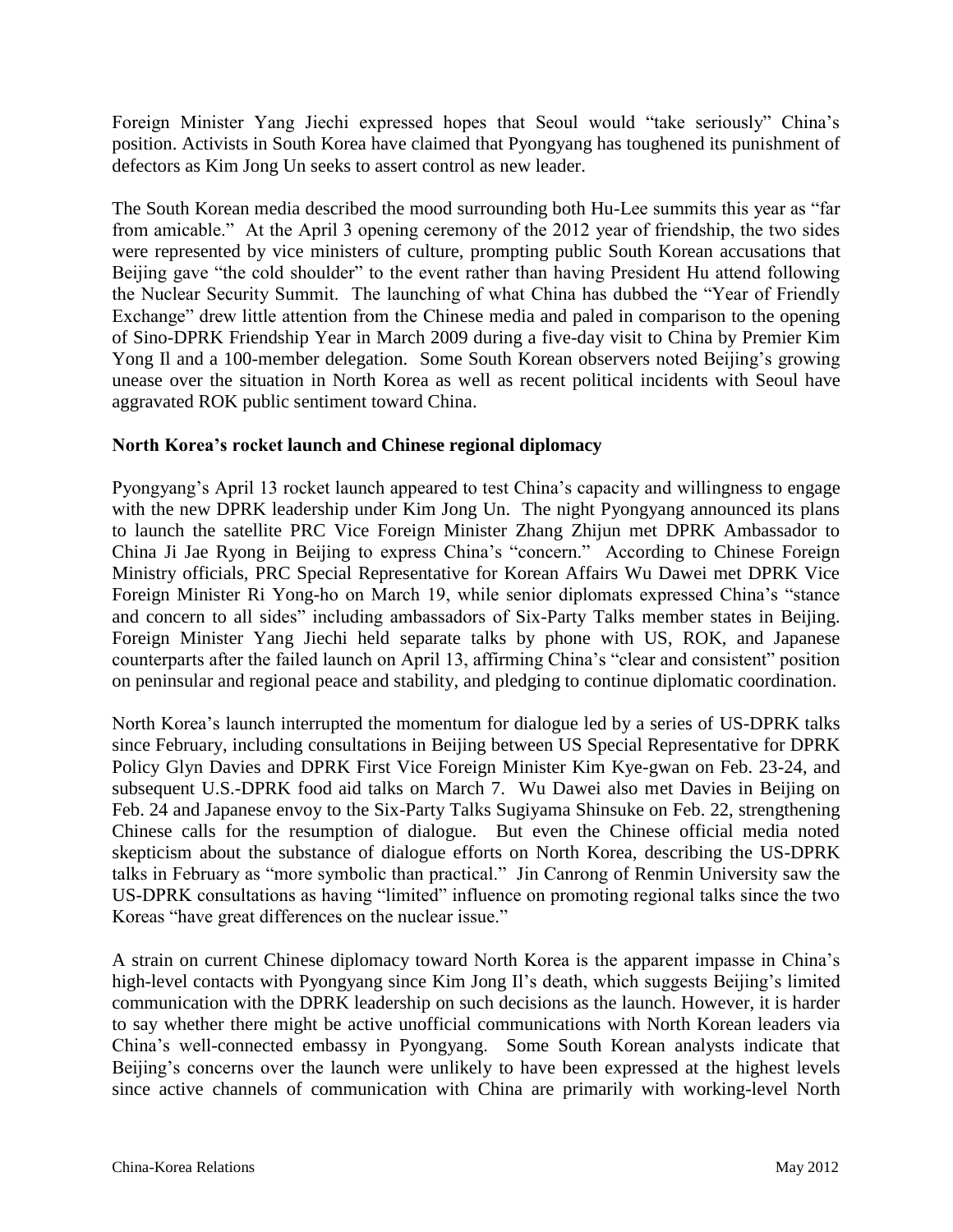Korean officials. China showed its displeasure with the launch by allowing a strongly worded UNSC President's Statement warning Pyongyang of the likely imposition of new sanctions in the case of another launch of a long-range rocket or a nuclear test.

#### **Chinese economic stabilization efforts in North Korea**

China's first high-level contact with Pyongyang since December was Vice Foreign Minister Fu Ying's February visit to the North for aid talks with DPRK counterpart Kim Sung Gi. The PRC Foreign Ministry spokesperson confirmed the visit on Feb. 27, a week after it occurred, stating that "China welcomes giving various forms of assistance to Chosun." In a Jan. 8 interview with *Xinhua,* Assistant Foreign Minister Liu Zhenmin stated that "China will continue to provide support and assistance within its capacity to the DPRK." In response to reports in March on Chinese food aid to North Korea, the Foreign Ministry spokesperson indicated that "China has been providing assistance to the DPRK as its capacity allows." However, no authoritative reports of the scope of Chinese assistance have been made available.

On Dec. 20, Chinese state media noted that "immediate measures must be taken to push the DPRK's economy forward." Chinese sources estimate North Korea's total grain production is 4.74 million tons, short of the 6 million annual minimum needed, as estimated by food experts, and contradicting Pyongyang's claims last year that the DPRK "is at the highest tide of its development ever in history." In January, Japanese media began reporting on Beijing's decision to send significant amounts of food and fuel aid to the North immediately following Kim Jong Il's death and to be continued through Kim Il Sung's birthday celebrations in an effort to ensure a successful power transition. ROK sources in May estimated that North Korea would spend \$2 billion on the April 15 celebrations, one third of its annual state budget, plus an additional \$850 million to build a three-stage rocket and launch pad for the event.

Chinese economic assistance appears to be a critical source of support for Pyongyang's efforts to honor the dying wishes of Kim Jong Il, who pledged to build a strong and prosperous nation by 2012. According to the Korea Trade-Investment Promotion Agency (KOTRA), China-DPRK bilateral trade reached a historic high of \$5 billion in 2011, triple the volume in 2005. Major Chinese exports to the North are minerals, machinery, and cars. At the same time, there are mixed reports on the status of bilateral investment projects established at the end Kim Jong Il's rule. South Korean media in mid-January claimed that Beijing has rejected North Korea's law announced in December 2011 on developing the Hwanggumphyong and Wihwa islands as a joint economic zone, due to a "lack of business-friendly elements."

# **China's uncertain friendship with North Korea under Kim Jong Un**

North Korea's rocket launch was conducted two days after Kim Jong Un's appointment as first Secretary of the Workers' Party of Korea (WPK) at its fourth conference on April 11, and preceded national celebrations of Kim Il Sung's 100<sup>th</sup> birthday on April 15. President Hu sent a congratulatory message to Kim Jong Un on April 11 affirming support for DPRK efforts "to build a strong and prosperous state under the leadership of Kim Jong Un." Hu also sent a message of support at the end of last year when Kim was designated as top military commander of the Korean People's Army. But that message was conveyed under Hu's capacity as General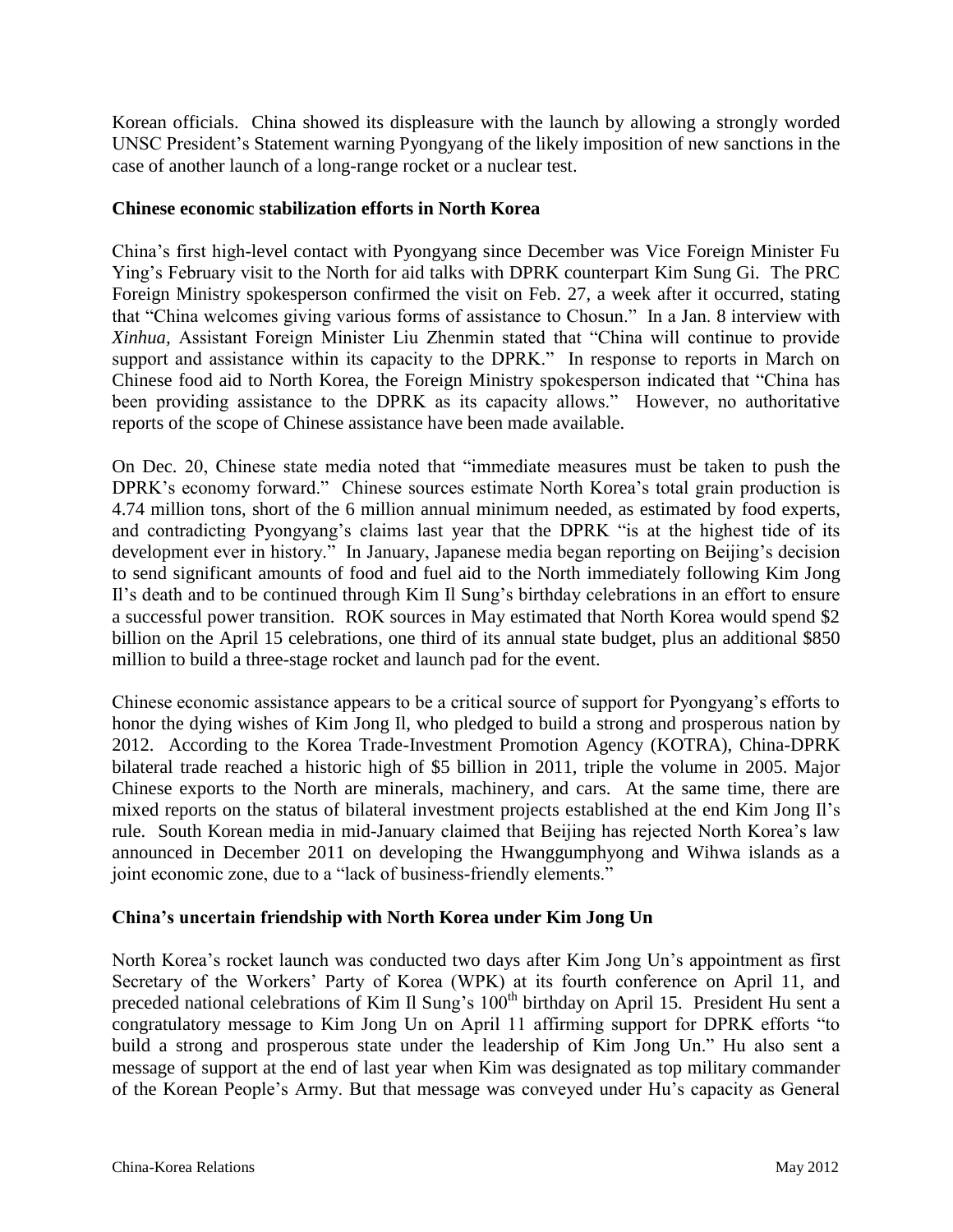Secretary of the Communist Party of China (CPC) Central Committee and Chairman of China's Central Military Commission rather than PRC President, possibly reflecting that Kim Jong Un's most senior title at the time of Kim Jong Il's death was through his role as a vice chairman of the Worker's Party of Korea Central Military Committee..

The dispatch of Vice Minister Kim Yong Il to Beijing on April 21-23 provided an opportunity for the first high-level consultations following the rocket launch and included a rare meeting with Hu Jintao, during which he presumably called for North Korea not to proceed with a third nuclear test or other provocations. During his meeting with Kim, President Hu vowed to maintain high-level contact between the ruling parties, promote practical cooperation and friendship, strengthen communication and coordination on major regional and international issues, and emphasized joint efforts to maintain peninsular and regional peace and stability. In addition to meeting Hu Jintao, Vice Minister Kim met State Councilor Dai Bingguo, and Chinese Communist Party (CCP) Organizational Department head Li Yuanchao, and held a "strategic dialogue" with CCP counterparts led by International Department head Wang Jiarui. There are media reports from these meetings regarding two potentially significant issues in the relationship raised during Kim Yong Il's visit. First, Kim Yong Il reportedly requested the repatriation of Kim Jong Un's outspoken older brother, who had criticized the generational succession last January in a book published by a Japanese journalist with whom he had corresponded for several years. Second, the two sides reportedly discussed the possibility of a visit to Beijing by Kim Jong Un later this year. No doubt both issues have critical political and economic ramifications for North Korea's regime consolidation.

Another notable exception to an otherwise remarkably quiet period of high-level interaction between China and North Korea was the visit of Maj. Gen. Qian Lihua, director of the Foreign Affairs Office of the PRC Ministry of National Defense. Qian led a People's Liberation Army (PLA) delegation to Pyongyang on April 5-6, the first visit by a PLA delegation since Kim Jong Il's funeral, and met Kim Yong Chun, vice chairman of North Korea's National Defense Commission and minister of the People's Armed Forces. The meetings follow the two political parties' strategic dialogue held in Pyongyang in June 2011 and produced mutual pledges of a continued commitment to promoting the traditional friendship.

# **China-ROK asymmetric economic interdependence**

The commemoration of ROK-PRC diplomatic relations has underscored the rapid growth in bilateral trade, the driving force in the relationship since normalization in 1992. Total trade reached \$220 billion in 2011, a 34-fold increase from \$6.4 billion in 1992. According to South Korean sources, China has accounted for almost 80 percent of overseas ticket sales for the Yeosu Expo that will open on May 12, an event that is anticipated to further the joint achievements of the 2010 Shanghai Expo.

But a rising concern among South Koreans is the growing asymmetry in the Sino-ROK economic relationship. South Korean exports to China account for 30 percent of total exports while China's exports to South Korea account for less than 5 percent of China's total exports. China's trade deficit with South Korea reached a record \$70 billion in 2010; South Korea's trade surplus stood at \$40 billion. President Lee continued his push for expanding ties to newly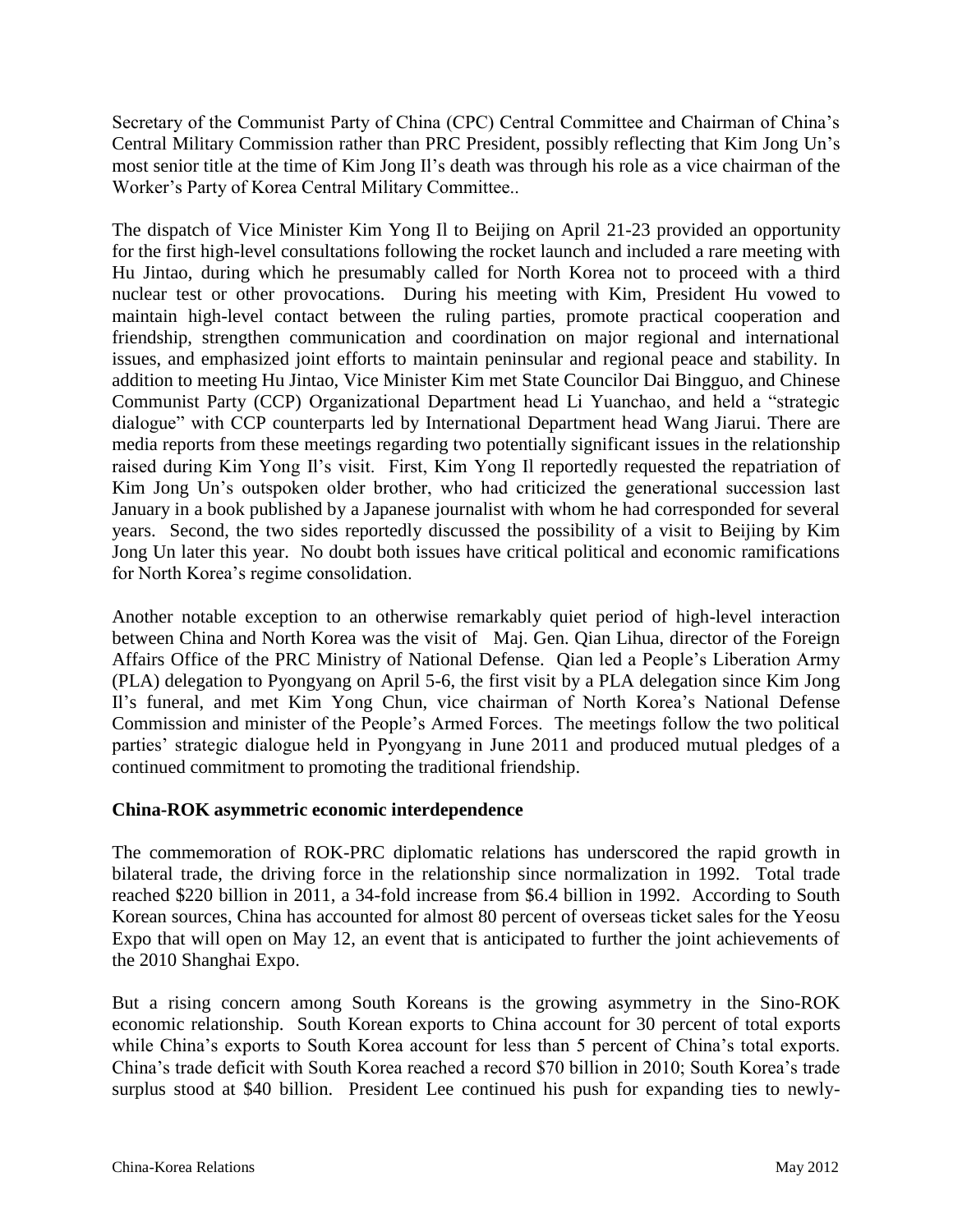emerging sectors during his January visit to Beijing, when he emphasized cooperation beyond manufacturing to such sectors as energy, the environment, and services. Lee's meeting with Premier Wen Jiabao also focused on accelerating negotiations on a bilateral free-trade agreement and promoting regional economic integration.

South Korean concerns about the changing structure of economic relations have also influenced Chinese assessments of South Korea's approach to China. According to Dong Xiangrong of the Chinese Academy of Social Sciences, "the crux" of the problem in current bilateral ties is Seoul's "fears that China will turn the asymmetric economic interdependence into political leverage." Some analysts see these concerns as driving Seoul's reluctance in promoting the China-ROK FTA in favor of FTAs with the United States and European Union which "reduce its economic dependence on China." Yet, South Korea has finally decided to open Sino-Korean FTA talks, despite concerns about the potential impact on South Korea's domestic economy. South Korean observers suggest that Seoul "needs to grasp China's tendency to put priority on practical interests," arguing that South Korea "may be missing a critical point" in China's focus on pragmatism. For example, Beijing "balanced the forced repatriation" of North Korean refugees by allowing 4 of 11 defectors to go to the South in early April.

China and South Korea have continued to make progress in trilateral mechanisms with Japan in such areas as disaster relief and the environment, launching the first trilateral meeting between agriculture ministers on Jeju Island on April 15. Such achievements are notable given the unprecedented number of bilateral political disputes with China that both South Korea and Japan have confronted during the same period over such vital interests as territorial issues. South Korean analysts acknowledge that while some disagreements with China are "inevitable" amid deepening ties, the relative lack of high-level communication channels has served to "amplify" bilateral strains. A South Korean survey in December 2011 indicated a decline in favorable attitudes toward China since 2005 from 20 to 12 percent, and an increase in unfavorable attitudes from 24 percent to 40 percent. According to the East Asia Institute, favorable Chinese attitudes toward South Korea declined from 73 to 53 percent between 2006 and 2011.

# **Conclusion: China's post-Kim Jong Il debate**

Beijing's calls for diplomatic coordination for "ensuring security on the Korean Peninsula" since Kim Jong Il's death fueled a short-lived public debate in China on the likely course of North Korea's transition under Kim Jong Un and the implications for regional security dynamics. In a Dec. 19 interview with China's *Global Times*, North Korea expert Han Zhenshe of the Chinese Academy of Social Sciences recognized that "Kim Jong Un faces great pressure in maintaining domestic stability," but envisioned a "practical power transition" without "social shake-ups." According to Han, prospects for reform and opening as well as external goals of inter-Korean and regional dialogue on denuclearization remain limited "within this key transition period" since Pyongyang's priority lies in maintaining social stability and government legitimacy. A *China Daily* article on Dec. 20 conveyed Chinese views on the "limited impact" of Kim's death. Zhang Tingyan, China's first ambassador to South Korea who also spent time as a diplomat in Pyongyang, indicated that "a peaceful transition" is likely in North Korea, although "we can't rule out contingencies." Liu Jiangyong of Tsinghua University saw "the future path of DPRK politics" as "fairly clear" given the arrangements for the post-Kim Jong Il power transfer made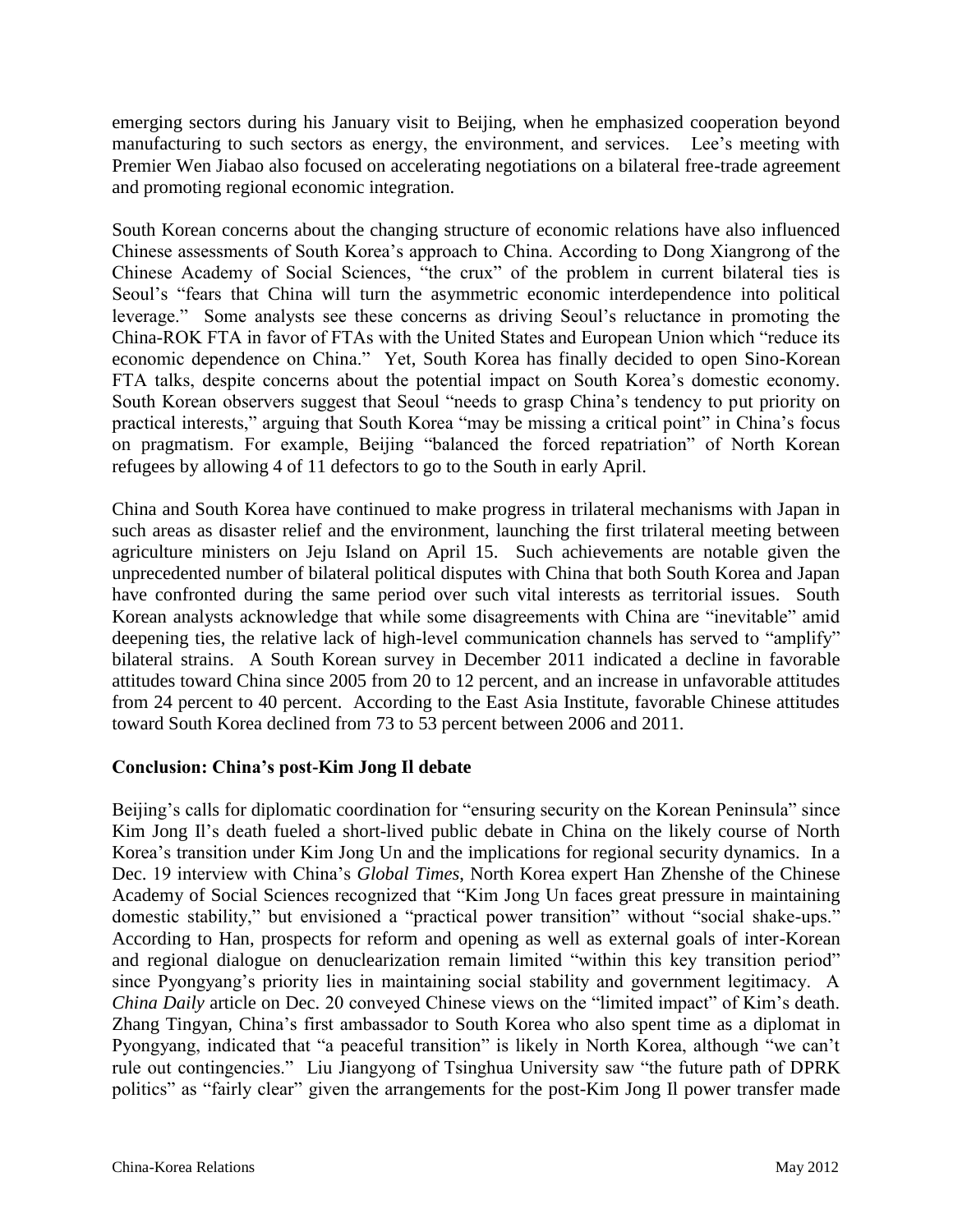prior to his death. But China reportedly tightened up on public commentary regarding North Korea's future, providing further evidence both of its commitment to North Korea's stability and a genuine concern over the predictions of some Chinese analysts that North Korean instability, public unrest, or a coup d'etat might be in the offing.

By January, Chinese commentary appeared to be offering a collective sigh of relief. Jin Linbo of the China Institute for International Studies argued that "some might have cited the youth of Kim Jong Un as a concern, but … things will remain stable for a while." Zhang Yushan of the Jilin Provincial Academy of Social Sciences noted that "if there was any instability in North Korea, China, South Korea and Japan should all share the concern." Under the surface, China has deep concern about prospects for North Korean instability and its implications for the strategic balance on the Korean Peninsula. The Chinese government clearly would regard Korean reunification as a setback, and seems set on buying time and guarding its influence to either delay Korean reunification or shape it according to Chinese interests. An immediate crisis is not welcome in Beijing, especially given the enormous stakes surrounding China's own leadership transition set for later this year.

The future of PRC-ROK relations will bear greater strategic weight in the future, having been driven primarily by economic considerations for its first two decades. Zhang Lianggui of the Party School identifies political trust, North Korea, and trade as the biggest priorities in the PRC-ROK relationship. Dong Xiangrong attributes "Seoul's distrust of Beijing" to "differences in political systems, asymmetric economic interdependence, and different security priorities," arguing that "in this critical period, both leaders can do more than just meet and shake hands." Despite joint pledges to promote DPRK stability and regional dialogue since December, South Korean analysts emphasize a "difference between Seoul and Beijing in their approach to tension." While Zhang has noted that "Lee certainly hopes China exerts influence on the DPRK," Chinese state media has stressed that China "has limited influence and is unwilling to interfere too much in the domestic affairs of the DPRK." Given these circumstances, one of the most consequential issues for the new leadership in China and South Korea will be how the two countries move forward to address an agenda that is increasingly filled with strategic challenges. New South Korean and Chinese presidents might provide an opportunity to "reset" the relationship, but to what end? This question should draw close attention from strategic thinkers in Seoul and Beijing, and should also not escape careful scrutiny from observers in Pyongyang, Tokyo, and Washington.

# **Chronology of China-Korea Relations January – April 2012**

**Dec. 31, 2011:** President Hu Jintao sends a congratulatory message to Kim Jong Un on Kim's appointment as top military commander of the Korean People's Army.

**Jan. 1, 2012:** Presidents Hu Jintao and Lee Myung-bak exchange New Year greetings and launch the year of bilateral friendship.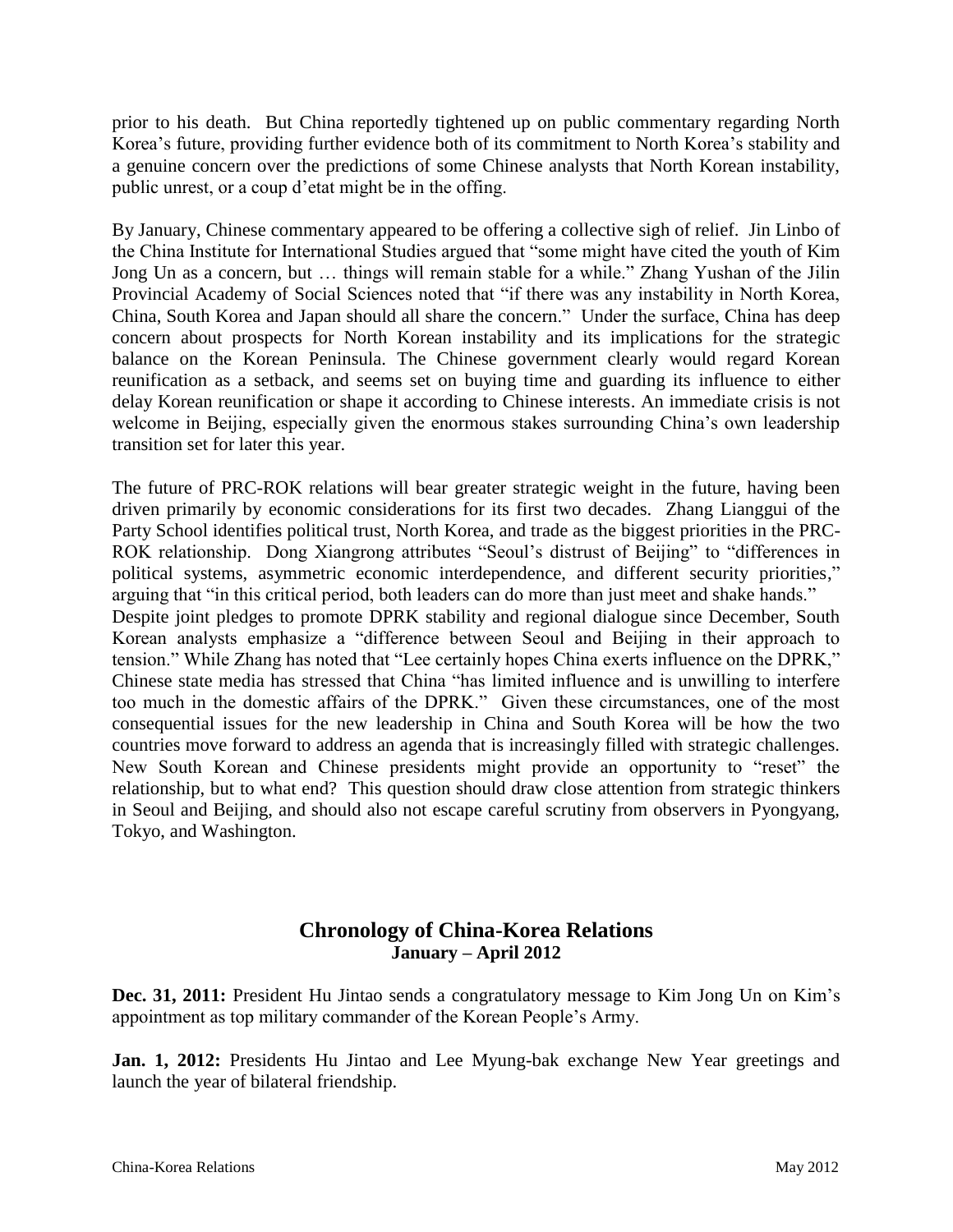**Jan. 5, 2012:** North Korea opens its Kwangbok Area Supermarket in west Pyongyang, a joint venture between the DPRK's Taesong General Trading Corporation and China's Feihaimengxin Trading Company.

**Jan. 9-11, 2012:** President Lee visits China and meets President Hu, Premier Wen Jiabao, and top legislator Wu Bangguo.

**Jan. 13, 2012:** China Securities Regulatory Commission grants South Korean sovereign wealth fund Korea Investment Corp. (KIC) investor status.

**Jan. 16, 2012:** ROK Embassy in Beijing reports that 1,073 medical treatment visas were issued to Chinese nationals in 2011, a 386 percent increase from 2010.

**Feb. 11, 2012:** Wuhan Maritime Court orders the detention of a ROK cargo ship over a chemical spill that partially contaminated the drinking water source of Zhenjiang.

**Feb. 20-25, 2012:** PRC Vice Foreign Minister Fu Ying visits Pyongyang and meets DPRK counterpart Kim Sung Gi.

**Feb. 21, 2012:** ROK Foreign Ministry announces plans to seek support from the UN Human Rights Council for efforts to rescue DPRK refugees under Chinese detention.

**Feb. 22, 2012:** President Lee Myung-bak in a nationally-televised address calls for China's treatment of DPRK refugees "according to international norms." The PRC Foreign Ministry spokesperson reiterates China's position that DPRK nationals who have illegally entered China for economic reasons are not refugees.

**Feb. 24, 2012:** PRC Special Representative for Korean Peninsula Affairs Wu Dawei meets US counterpart Glyn Davies in Beijing, at the conclusion of US-DPRK talks in Beijing on Feb. 23.

**Feb. 24, 2012:** Heilongjiang authorities announce that North Korea's Air Koryo will launch a charter flight route between Pyongyang and Harbin on April 27.

**Feb. 26, 2012:** PRC Vice Foreign Minister Zhang Zhijun meets First Deputy Foreign Minister of the DPRK Kim Kye Gwan in Beijing.

**Feb. 27, 2012:** The PRC Foreign Ministry spokesperson confirms Vice Foreign Minister Fu Ying's visit to North Korea the previous week.

**Feb. 28, 2012:** The PRC Foreign Ministry spokesperson expresses hopes for South Korea's handling of the "illegal border crossing" into China by DPRK nationals.

**March 2, 2012:** PRC Foreign Minister Yang Jiechi visits Seoul for annual inter-ministerial consultations and meets President Lee Myung-bak and ROK counterpart Kim Sung-hwan.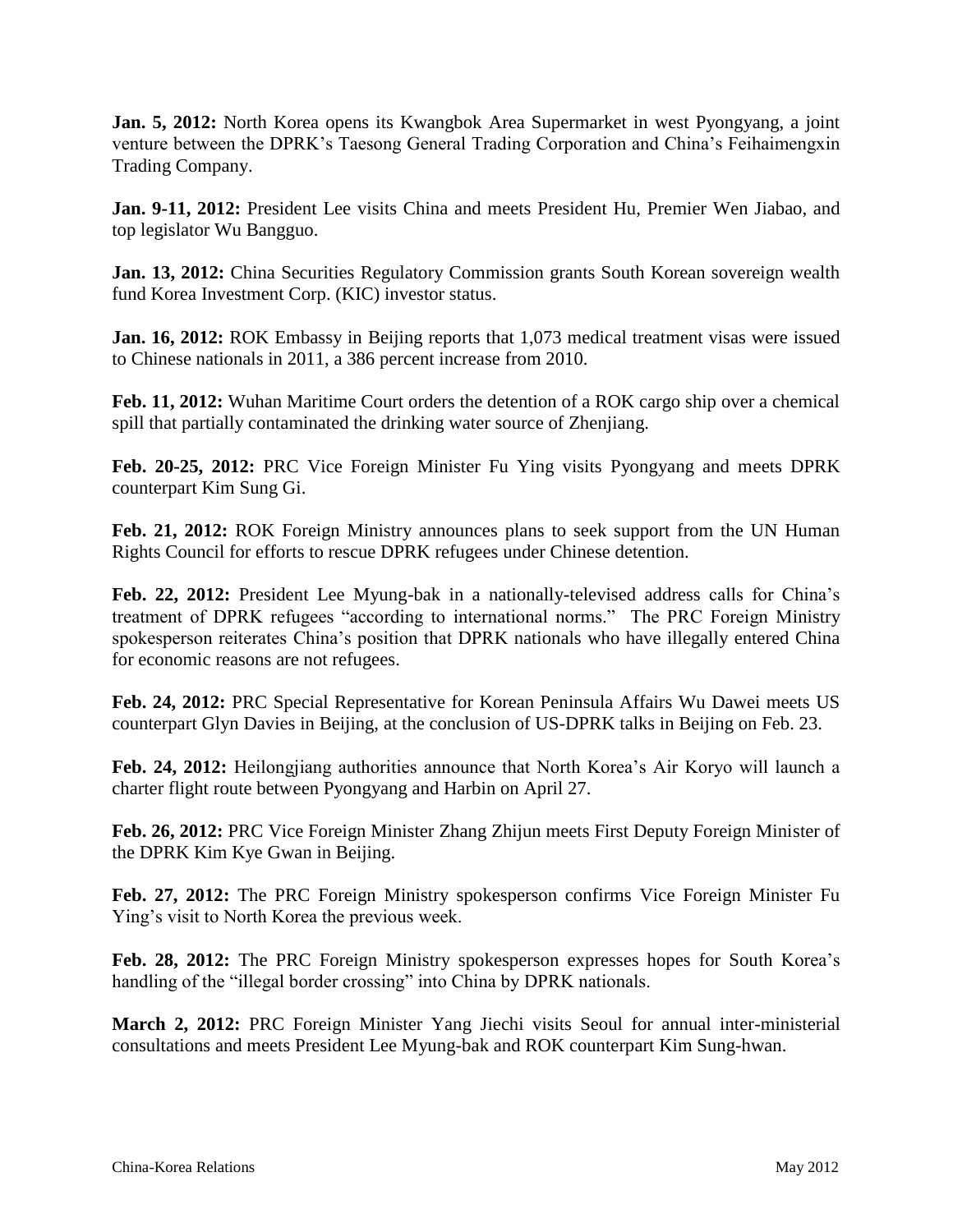**March 6, 2012:** PRC Permanent Representative and Ambassador to the United Nations Cheng Jingye calls for the early resumption of Six-Party Talks at an IAEA board meeting in Vienna.

**March 6, 2012:** Foreign Minister Yang Jiechi on the sidelines of the annual session of the National People's Congress in Beijing expresses support for progress in US-DPRK nuclear talks.

**March 6, 2012:** Director of the China Earthquake Administration Chen Jianmin confirms that seismologists from China, ROK, and Japan are conducting a joint research program aimed to strengthen cooperation on combatting earthquakes, volcanos, and tsunamis.

**March 8, 2012:** PRC Foreign Ministry spokesperson expresses support for US-DPRK contact and food aid talks.

**March 14, 2012:** The Zhenjiang local government confirms that a ROK ship is being sued over a chemical spill in the Yangtze River.

**March 15, 2012:** The PRC Foreign Ministry spokesperson asserts China's "consistent" position toward DPRK aid and expresses support for the US-DPRK food aid agreement.

**March 16, 2012:** North Korea announces that it will launch in April an "earth observation" satellite using a long-range rocket to mark the  $100<sup>th</sup>$  birthday of the late Kim Il Sung.

**March 16, 2012:** PRC Vice Foreign Minister Zhang Zhijun meets DPRK Ambassador to China Ji Jae Ryong to express concern over North Korea's planned satellite launch.

**March 19, 2012:** PRC Special Representative for Korean Affairs Wu Dawei meets DPRK Vice Foreign Minister Ri Yong-ho. The PRC Foreign Ministry spokesperson confirms that senior diplomats have exchanged views with DPRK, Russian, US, ROK, and Japanese ambassadors.

**March 20, 2012:** Director General of Asian Affairs at the Foreign Ministry Luo Zhaohui affirms that "China has expressed its stance and concern to all sides" regarding North Korea's launch.

**March 22, 2012:** PRC State Councilor Dai Bingguo and US National Security Adviser Thomas Donilon discuss the Korean Peninsula situation by phone.

**March 26, 2012:** Presidents Hu Jintao and Lee Myung-bak meet on the sidelines of the Seoul Nuclear Security Summit.

**March 29, 2012:** China and South Korea launch a three-year joint project on mitigating desertification in Dunhuang, Gansu province.

**April 3, 2012:** Opening ceremony of the China-ROK Year of Friendship is held at the National Museum of Korea in Seoul, attended by PRC and ROK Vice Culture Ministers Kwak Young-jin and Wang Wenzhang.